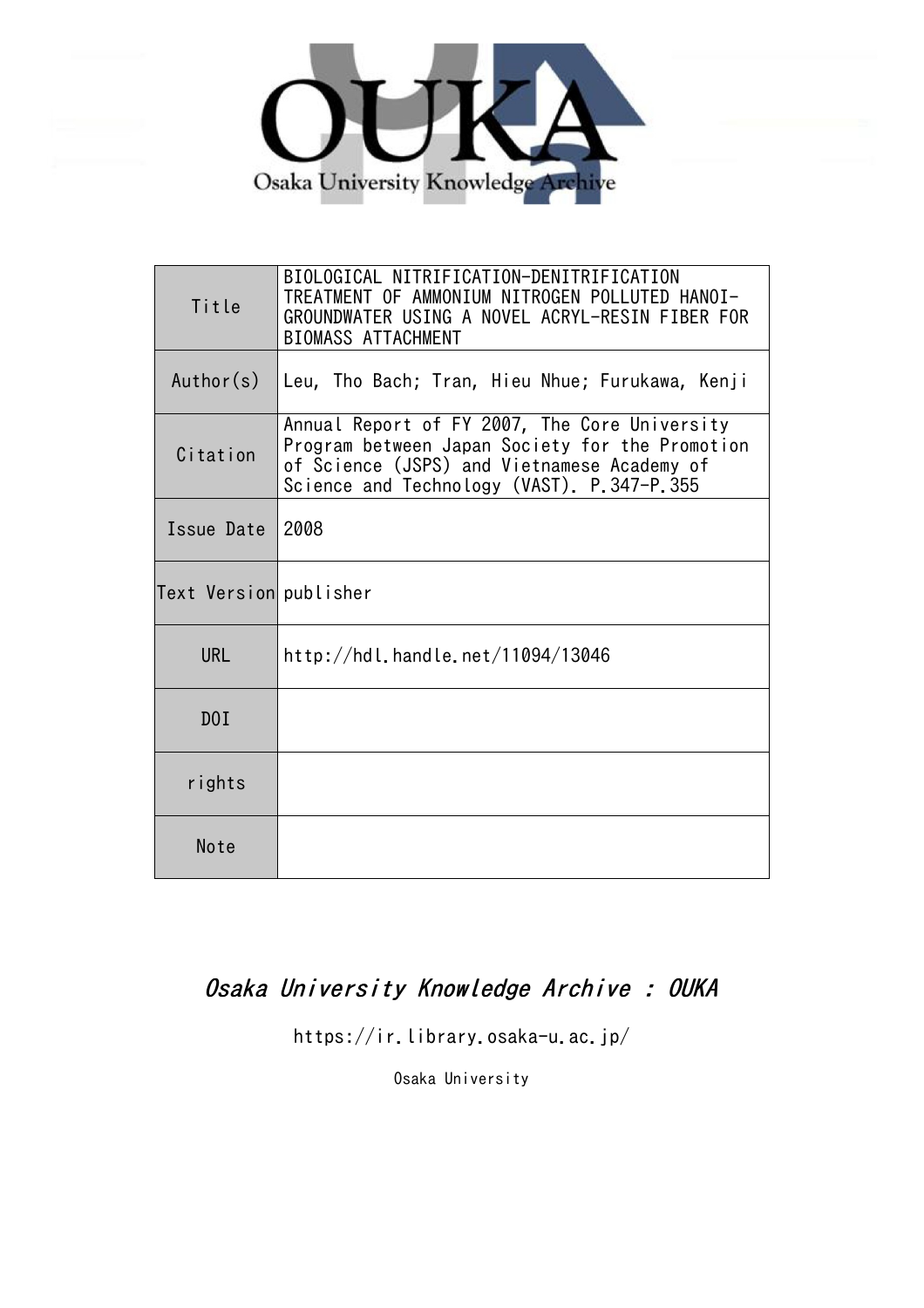## BIOLOGICAL NITRIFICA TION-DENITRIFICA TION TREATMENT OF AMMONIUM NITROGEN POLLUTED HANOI-GROUNDWATER USING A NOVEL ACRYL-RESIN FIBER FOR BIOMASS ATTACHMENT

Leu Tho Bach<sup>1\*</sup>, Tran Hieu Nhue<sup>1</sup>, and Kenji Furukawa<sup>2</sup>

<sup>*l*</sup>Center for Environmental Engineering of Towns and Industrial Areas, Hanoi University of Civil Engineering, *55 Giai Phong Road, Hanoi, Vietnam;*  <sup>2</sup>Department of Civil and Environmental Engineering, Graduate School of Science and Technology, *Kumamoto University,* 2-39-1, *Kurokami, Kumamoto 860-8555, Japan;* 

## Abstract

This study demonstrates a study research on biological nitrification-denitrification treatment of ammonium nitrogen polluted Hanoi-groundwater using a novel acryl-resin fiber for biomass attachment. The denitrification batch assays with synthetic groundwater and the continuous flow experiments with ammonium contaminated raw groundwater at Phap Van water treatment plant were conducted with three kinds of supplemental carbon sources of glucose, ethanol and methanol. Research results consistently revealed that ethanol could be a best supplemental carbon source for the denitrification treatment of ammonium contaminated groundwater and the use of biological nitrification-denitrification system using a BL material as a biomass attachment medium has demonstrated potential for removal of ammonium from polluted groundwater in Hanoi. The system can play an effective role in providing safe drinking water.

Keywords: Groundwater, ammonium, nitrification, denitrification, biomass carrier, biofill.

## 1. Introduction

Over the last ten years the population of Hanoi has increased rapidly to more than 3 millions people. In the city there is an intensive exploitation of groundwater for domestic and industrial purposes. The Hanoi water business company is exploiting main well fields with about 150 wells for the 10 water treatment plants with the total production capacities of 400,000 to 450,000 cubic meters per day. Beside that, there are more than 500 industrial production wells with smaller capacity that are exploited by enterprises, research institutes, hospitals, school units ... with approximately 50,000 to 60,000 cubic meters per day exploited in the city. All around city there are more than 100,000 small bore wells (so called UNICEF wells) with total capacity of about 200,000 cubic meters per day. Thus, the total volume of groundwater exploited in Hanoi area is up to  $600,000 - 650,000$  cubic meters per day. This volume is nearly reaching a limit of groundwater availability for the city. Under such intensive and exhausting exploitation the groundwater resource is facing the serious risk of table depletion and quality deterioration.

Corresponding author. E-mail: leuthobach@hn.vnn.vn Phone: +84-4 8697010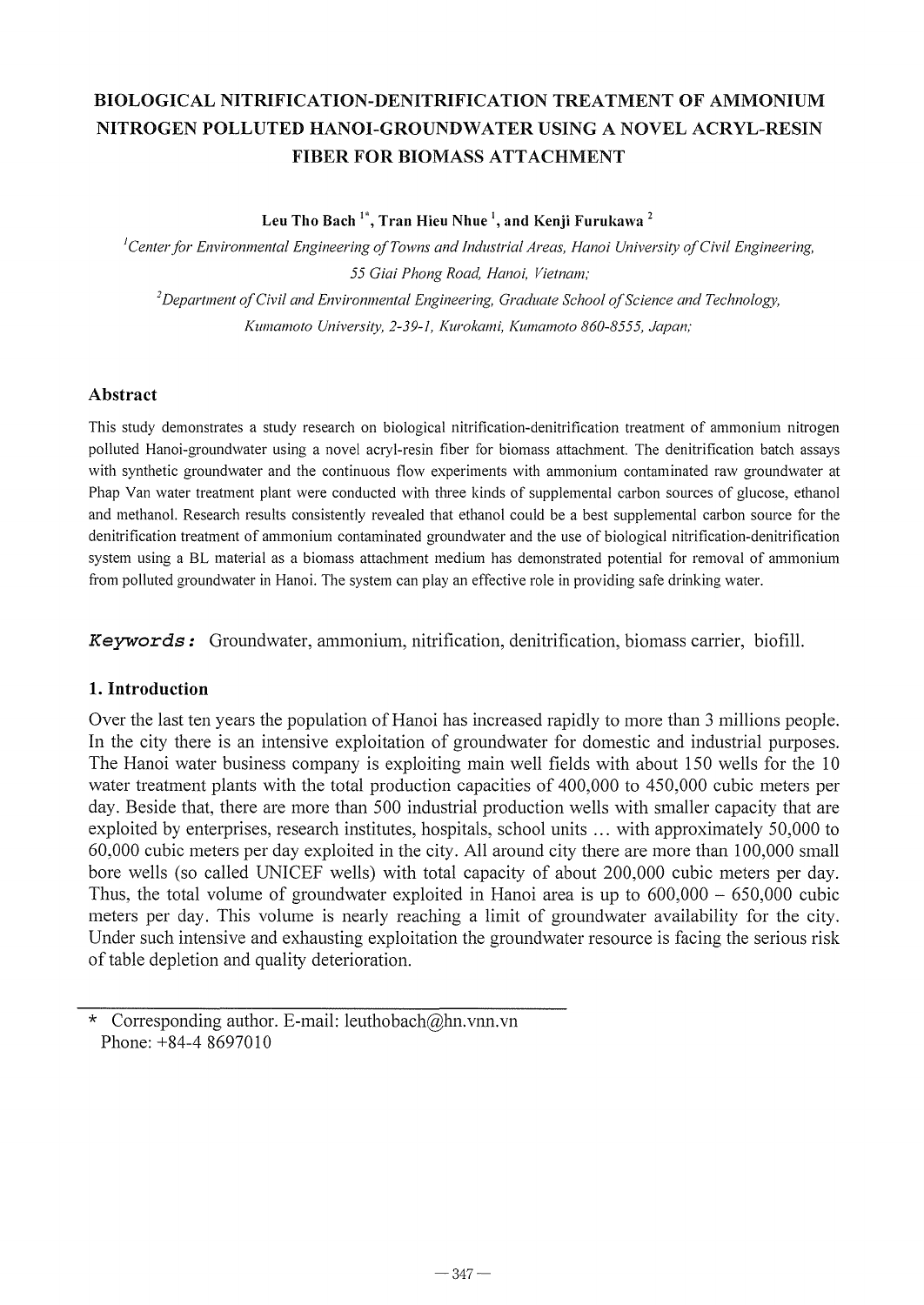In recent years, ammonium concentration in the groundwater in Hanoi has become an increasing problem for water quality management in the city. The most heavily polluted areas are located mainly in the southern part of the city where nitrogen ammonia concentrations range from 20 to 30 mg/L.

According to the results drawn from different previous studies (Ha C.T., 2004, HWBC,  $1997 - 2004$ ), ammonium content in water of the aquifers is changing from trace to 30 mg/L. Most of the areas are polluted by ammonium as Phap Van, Dinh Cong, Ha Dinh, Kim Giang, Tuong Mai, Bach Mai, Bach Khoa, Kim Lien, and Quynh Mai.



Fig. 1.1. Concentration of nitrogen compounds in main water treatment plants in Hanoi city (Ha C.T. et aI., 2004)

Among of them, some areas are lightly polluted as Luong Yen, Yen Phu, Ngo Si Lien, and Don Thuy. Besides, some areas have a sign of pollution as Ngoc Ha, Mai Dich. In general, the strongly polluted areas are mainly located in the south and the center. There is the highest pollution ( $\sim$  20 mg/L) in Phap Van, after that in Ha Dinh area ( $\sim$  12 mg/L), Tuong Mai ( $\sim$  10 mg/L). It is worth to note that in the monitored areas, the nitrate and nitrite content are not high, meeting drinking water standard (Fig. 1.1).

| water (Fig. C.T. of al. $2004$ ). |      |                 |                             |            |                          |                      |          |                  |
|-----------------------------------|------|-----------------|-----------------------------|------------|--------------------------|----------------------|----------|------------------|
| Parameter                         | Unit | EPA<br>Standard | EC standard<br>(80/778/EEC) |            | <b>WHO</b><br>Guidelines | Vietnamese standards |          |                  |
|                                   |      | MCL             | GL.                         | <b>MAC</b> | (1993)                   | (1)                  | (2)      | (3)              |
| Ammonium $(NH_4^+)$               | mg/L |                 |                             | 0.5        | 1.5                      | $3^a$                | $3^a$    | $1.5^{\text{a}}$ |
| Nitrate $(NO3)$                   | mg/L | 44.3            | 25                          | 50         | 50                       | $6$ (as N)           | 22.1     | 50               |
| Nitrite $(NO2)$                   | mg/L | 4.4             |                             | 0.1        | 3                        | $\Omega$             | $\Omega$ |                  |
| $\text{COD}$ (KMnO <sub>4</sub> ) | mg/L |                 |                             |            |                          | 2                    | 2        | 2                |

Table 1.1 The Vietnamese and international standard for nitrogen compounds in supply water (Ha C.T. et al. 2004).

(1) 20 TCN 33-85: Construction code issued by Ministry of Construction (1985).

(2) Vietnamese Standard TCVN 5501-91 for drinking water quality (1991).

(3) Vietnamese Standard *1329/2002* - *BYT/QD* issued by Ministry of Health (2002).

<sup>a</sup> Groundwater.

MCL - Maximum contaminant levels.

GL - Guidelines.

MAC - Maximum acceptable concentration.

Before 2002, in Vietnamese standard, the ammonium content in the supply water was required to be lower than 3 mg/L. Since April 2002, according to the new standard No. 1329/2002 – QD/BYT, the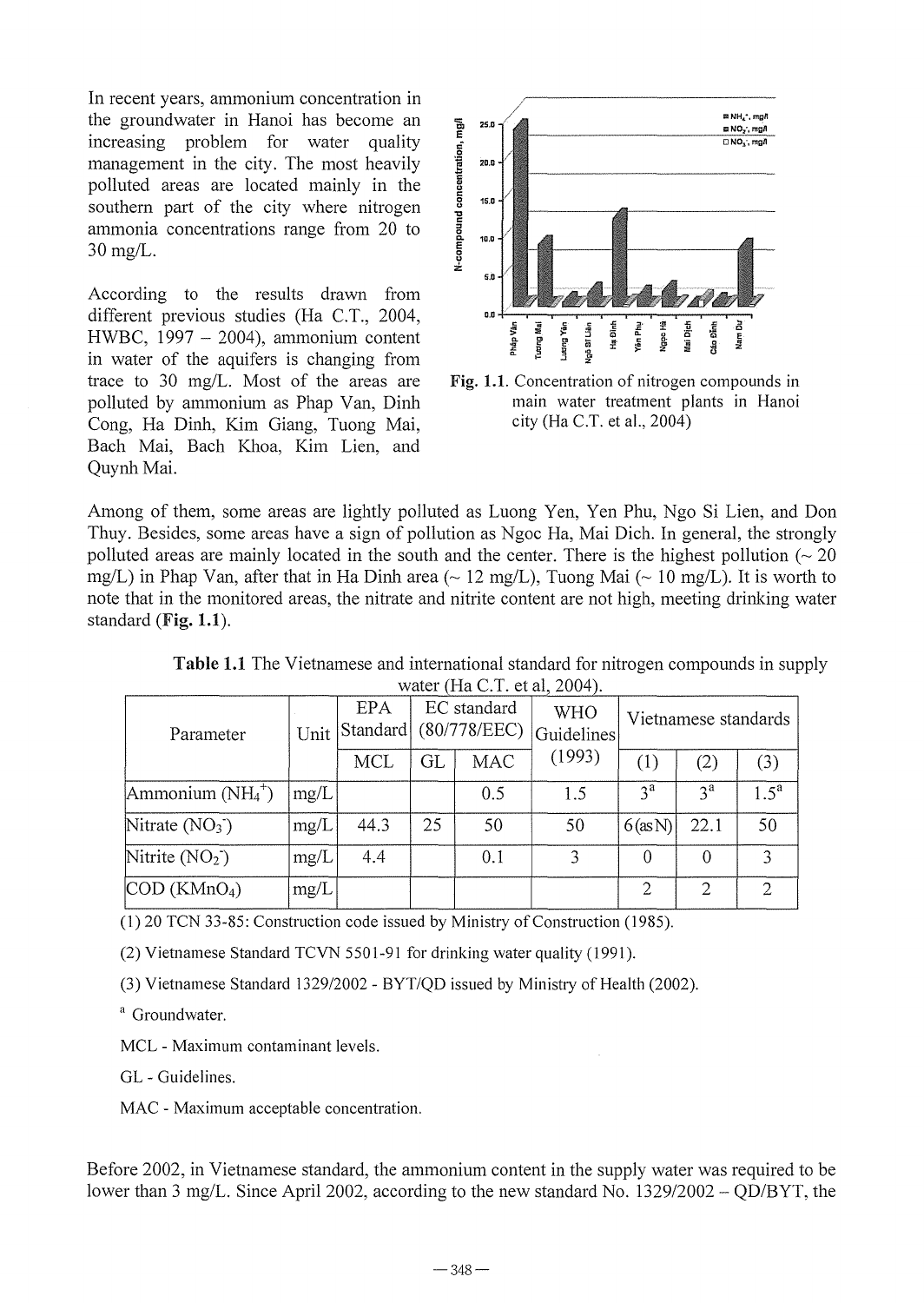ammonium content must be under 1.5 mg/L, equal to the World Health Organization (WHO) standard. The standard of the European Union for ammonium is under  $0.5 \text{ mg/L}$ . (Table 1.1).

Treatment technologies for nitrogen ammonium removal from groundwater supply are still unknown not only to Vietnam but also to many other countries in the world, especially at raised ammonium concentration of 10 - 20 mg/L. This is a reason to promote this research. It is needed to find an appropriate method of high efficiency, stable operation, acceptable cost where treated water should meet the Vietnamese water quality standards.

In the previous research, we have investigated a new method for biological nitrification of groundwater contaminated with ammonium using acryl-resin fiber (BL material) as a biomass carrier material. High rate of nitrification efficiencies of 95-99% at ammonium loading rates up to 0.75 g-N/l.d were demonstrated. However, the research was conducted under laboratorial condition with synthetic groundwater and focused on the nitrification step.

The propose of this continuous phase of research was:

- To investigate the suitable carbon source for denitrification process; and  $\omega$
- To evaluate the applicability of a biological nitrification-denitrification process using acryl resin for ammonium removal from polluted groundwater in the southern part of Hanoi.

## 2. Materials and methods

## 2.1 *Cultivation of denitrifying activated sludge*

5 I of activated sludge, donated by the Vietcombank Wastewater Treatment plant, was used as seed sludge and cultivated in 15 I bucket by fill and draw under anoxic conditions. A synthetic substrate (Table 2.1) was used for cultivation of denitrifying activated sludge. The growth rate of sludge was estimated using mixedliquor suspended solids (MLSS).

## *2.2 Batch assay*

In order to investigate the denitrification ability of sludge with different carbon sources, methanol, ethanol and glucose were used. The

|  | Table 2.1 Composition of the synthetic groundwater |
|--|----------------------------------------------------|
|  | (mixed in tap water).                              |

| Composition | Concentration<br>(mg/l) | Source                               |
|-------------|-------------------------|--------------------------------------|
| $NO3 - N$   | 1000                    | NaNO <sub>3</sub>                    |
| <b>TOC</b>  | 1500                    | $C_6H_1O_6$                          |
| $SO_4^2$    | 2,8                     | tap water                            |
| Fe(II)      | $0 - 18$                | FeCl <sub>2</sub>                    |
| Cа          | 25                      | CaCl <sub>2</sub> .2H <sub>2</sub> O |
| Mg          | 13                      | MgCl <sub>2</sub> .6H <sub>2</sub> O |
| Na          | 35                      | tap water                            |
| K           | 5,7                     | tap water                            |
| Alkalinity  | 100~250                 | NaHCO <sub>3</sub>                   |

experiment was conducted in 3 denitrification reactors (5L) and the concentration of denitrifying sludge was set at 2500 mg/l. NO<sub>3</sub>-N concentration in substrate was 1 g/l, methanol, ethanol and glucose were added with concentrations of 1,9; 1,4 and 2,68 g/L, respectively, according to the following equations:

Metanol: CH<sub>3</sub>OH

$$
5 \text{ CH}_3\text{OH} + 6\text{NO}_3^- \rightarrow 3 \text{ N}_2 + 5 \text{ CO}_2 + 7 \text{ H}_2\text{O} + 6 \text{ OH}^- \tag{1}
$$

Etanol:  $C_2H_6O$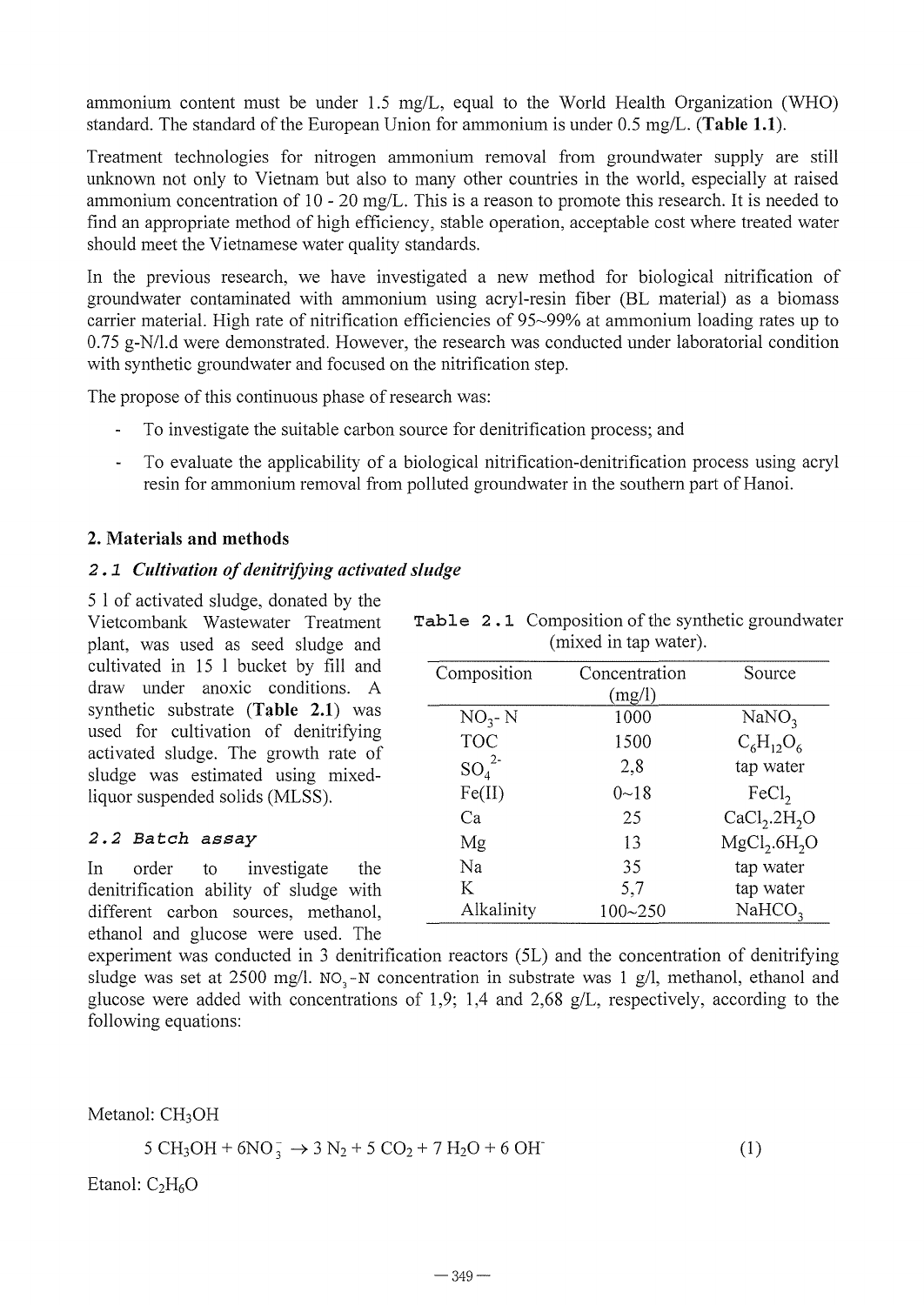$$
3 C2H6O + 7 NO3 \to 3,5 N2 + 6 CO2 + 6 H2O + 6OH
$$
 (2)

Gluco:  $C_6H_{12}O_6$ 

$$
5C_6H_{12}O_6 + 24NO_3 \rightarrow 12N_2 + 30CO_2 + 18H_2O + 24OH \tag{3}
$$

The liquid of substrate and sludge inside the reactors was mixed by mixer with the rate of 100rpm and the reactors were sealed with rubber covers to maintain an anoxic condition.  $K_2HPO_4$  and  $KH_2PO_4$  were added at 0.14; 0.02 g/L, respectively. And trace nutrients were added in forms of NaCl; KCl; CaCl<sub>2</sub>.2H<sub>2</sub>O; MgSO<sub>4</sub>.7H<sub>2</sub>O at the concentrations of 0.006; 0.003; 0.005 and 0.004 g/L, respectively.

The batch assay was conducted by fill and draw method under room's temperature. The substrate was made and newly changed every day. After 2 weeks of cultivation, the decrease of  $NO<sub>3</sub>-N$ concentrations was monitored after 1,3,6, 12,24 h.

## *2.3 Continuous flow* assay

In order to evaluate the applicability of a biological nitrification-denitrification process for ammonium removal from polluted groundwater in the southern part of Hanoi, the continuous flow assay was conducted at the Phap Van water treatment plant.

#### *2.3.1 Biomass carrier*

In order to immobilize nitrifying activated sludge, an acryl-resin fiber material called Biofill (BL) donated by N. E. T. Co. Ltd. was used. This kind of biomass carrier material is light in weight, inexpensive and durable.

Two strips of the BL material (Fig. 2.1) each with a one-sided surface area of 300x450 mm and a weight of 32.7 g were used as biomass carriers in this study. The BL strips were folded in to 4 layers and set symmetrically on two sides of the nitrification reactor using aluminum frames (see Fig. 2.2). For the denitrification reactor, BL strips were scrolled around the central pipe.





Fig. 2.1 BL material. Fig. 2.2 Nitrification reactor.

## *2.3.2 Nitrification reactor*

Fig. 2.2 shows the schematic diagram of the nitrification reactor. The 5-1 reactor was made of PVC and the influent was fed by using a variable speed peristaltic pump. BL strips were set symmetrically in the reactor. Aeration at the base of the reactor kept the contents well mixed and oxygenated. Fig. 2.3 shows the pictures of reactor during the start-up period.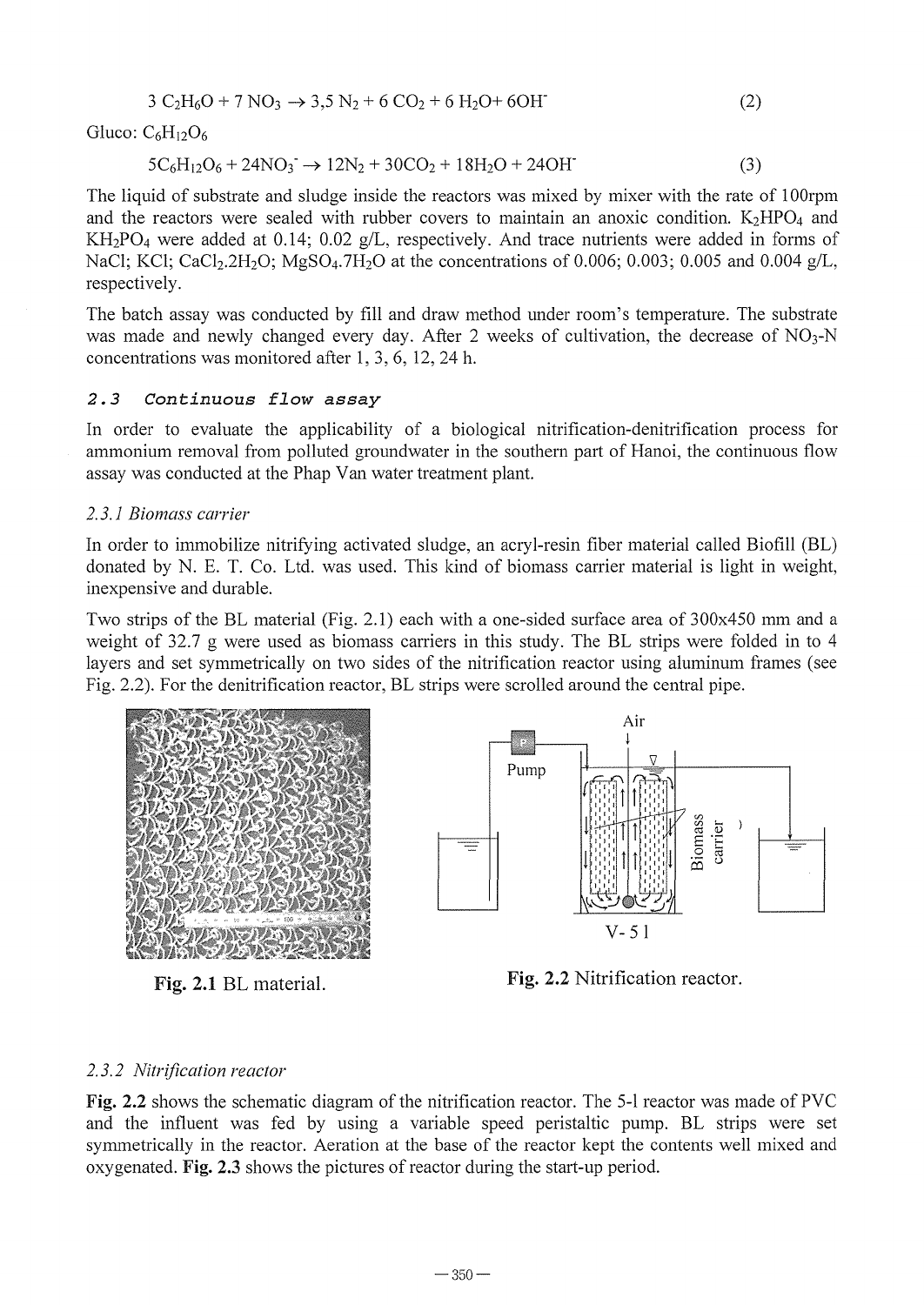

**Fig. 2.3** Start-up of the nitrification reactor.

## *2.3.3 Denitrification reactors*

**Fig. 2.4** shows the schematic diagram of the nitrification reactors. Each reactor (V-1.8SL), made by glass-cylinder columns were fed separately with methanol, ethanol and glucose from the bottom by peristaltic pump and the effluent from the nitrification reactor was pumped to the upper part of the reactor. The mixer inside a central pipe of the reactor kept the contents well mixed. **Fig. 2.5** and **2.6** show the denitrification column and nitrification-denitrification experimental system which were set at Phap Van water treatment plant.



**Fig. 2.4** Schematic diagram of denitrification reactors.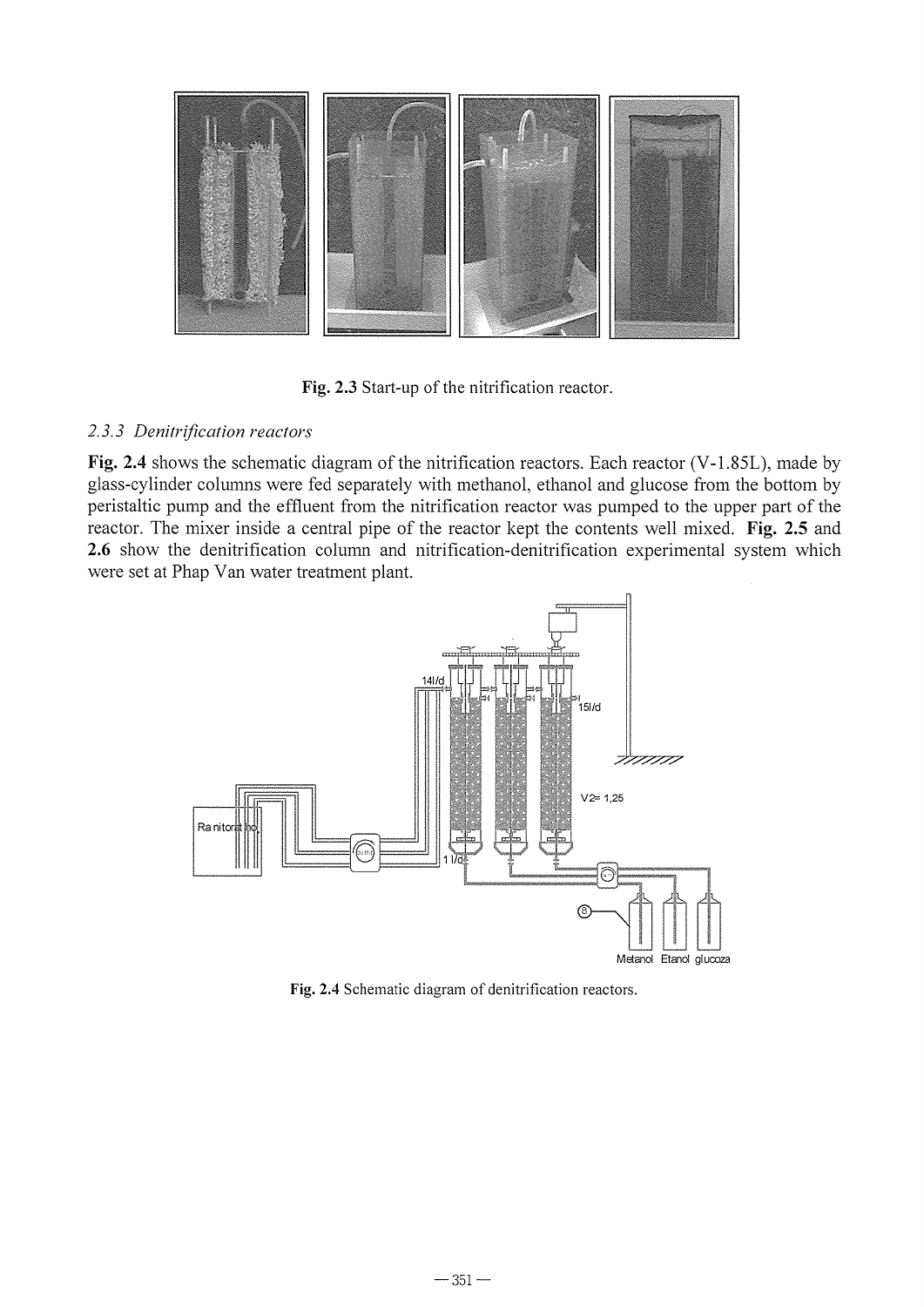



Fig. 2.5 Denitrification column.<br>Fig. 2.6 Nitrification-denitrification system.

## *2.3.4. Operational conditions*

The tested groundwater was take from the outlet of sand-filter of Phap Van water treatment plant. The average concentration of ammonium nitrogen was 20 *mg/L* and the water was almost free of iron.

HRTs of nitrification and denitrification reactors were kept at 3 hours.

The initial sludge concentrations in both reactors were set at 2.5 *mg/L.* 

Aeration rate to the nitrification reactor was maintained at  $0.8$  L/min.

The mixed rate in the denitrification reactors was 100 rpm.

The amounts of supplemental organic carbon in fonn of methanol, ethanol and glucose were added to the denitrification reactors in accordance with the ratio of C:  $N = 1: 1$ .

## 2.4 Analytical methods

Flow rate, pH, DO and alkalinity were monitored every 2 days and SS,  $NH_4$ -N, NO<sub>3</sub>-N and NO<sub>2</sub>-N levels were determined in the effluent. The pH and DO were measured by using a Mettler Toledo-320 pH meter (Switzerland) and UC-12 Digital DO/  $O_2$ / Temp. Meter (TOA, Ltd., Japan), respectively. Analyses of  $NH_4-N$ ,  $NO_3-N$ ,  $NO_2-N$ , MLSS, SS and alkalinity were performed according to Standard Methods for the examination of Water and Wastewater.

## 3. Results and disscusion

## *3.1 Batch assay*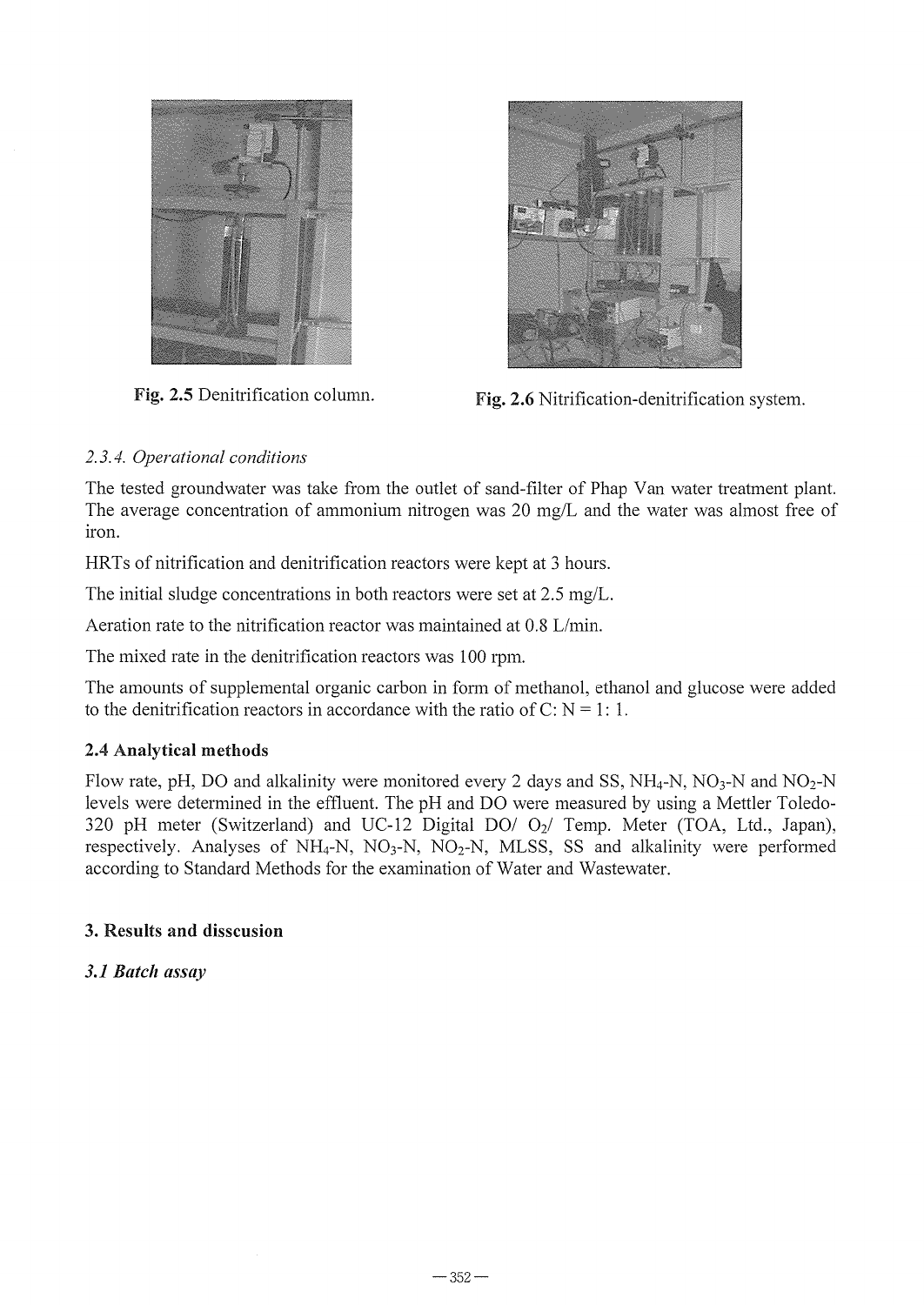**Fig. 3.1** shows the time courses of  $NO<sub>3</sub>-N$  concentrations during the batch assay. Methanol, ethanol and glucose were used as a supplemental carbon sources to active the denitrification reaction. As shown, the denitrification rate was processed rapidly with glucose and ethanol during first 3 hours. It seems that ethanol and glucose are effective carbon sources for the denitrification process in comparison with methanol.



#### *3.2 Continllolls flow assay*

#### *3.2.1 Nitrification reactor*

Fig. 3.2 shows the time courses of nitrogen concentrations in the effluent of nitrification reactor. The results revealed that, the reactor was able to nitrify about 20 mg/L of ammonium in the influent to the nitrate of 18 mg/L in average.

The alkalinity of raw groundwater in Phap Van areas was high of about 250 mg/L (as  $CaCO<sub>3</sub>$ ) and it was decreased to about 150 mg/l in the effluent (Fig. 3.3). This excessive amount of alkalinity could ensure the neutral pH in the reactor. This condition is good for growth of nitrifying bacteria.

The nitrification efficiency of the reactor is show in **Fig.3.4**. These results of continuous-flow experiments consistently demonstrated a high rate of nitrification using the BL material. The reactor was achieved 95~99% nitrification efficiencies with 20 mg/l of ammonium concentration in the influent.

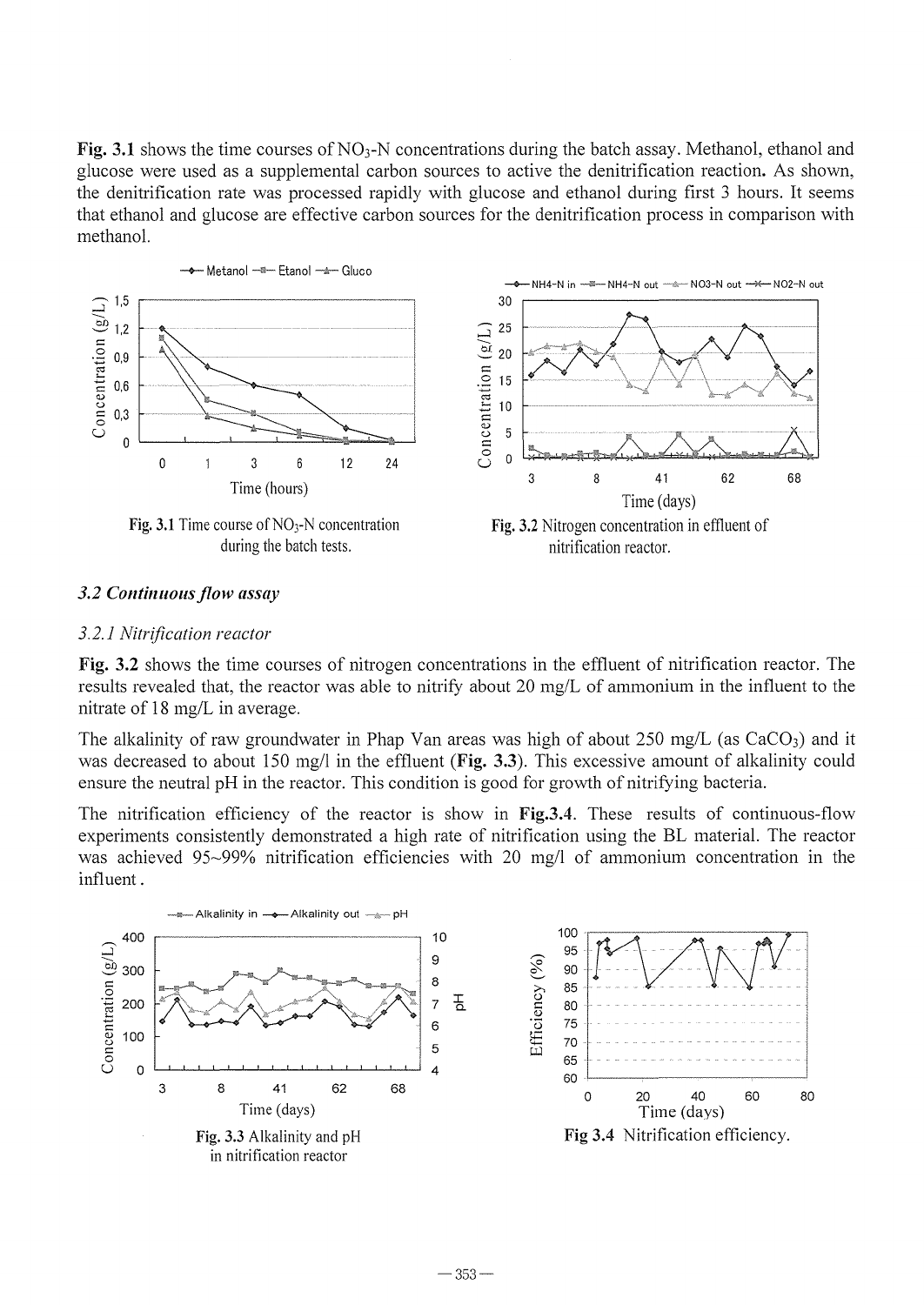#### *3.2.1 Denitrification reactor*

The concentrations of  $NO<sub>3</sub>-N$  in the influent and effluents of denitrification reactors, which used methanol, ethanol and glucose as a supplemental carbon sources, are show in Fig. 3.5. Low  $NO<sub>3</sub>-N$ concentrations of about 5 and 2.5 *mg/L* were obtained in the effluents from the reactors which used ethanol and glucose, respectively. The average values of nitrate removal efficiencies of the reactors with methanol, ethanol and glucose were 58, 70 and 80%, respectively Fig. 3.6.



Fig. 3.7 shows the time course of  $NH_4$ -N in the system's effluents. Results revealed that, the concentration of ammonium in the effluent from the reactor using methanol was about 1.5 *mg/L,* which can meet the Vietnamese standard. And it was about 0.8 *mg/L* for glucose and ethanol.

The comparative results of the continuous- flow nitrification-denitrification systems using different carbon sources demonstrated that use of ethanol and glucose as a supplemental carbon sources could active a good nitrogen removal efficiency of 93% and 97%, respectively, and it was higher in comparison with methanol (Fig.  $3.8$ ).



## 4. Conclusion

The following conclusions have been drawn from the experimental results obtained during the batch assay with synthetic groundwater and the continuous flow experiment with ammonium contaminated raw groundwater at Phap Van water treatment plant.

 $\triangle$  The use of biological nitrification-denitrification system using a BL material as a biomass attachment medium has demonstrated potential for removal of ammonium from polluted groundwater in Hanoi. The system can play an effective role in providing safe drinking water.